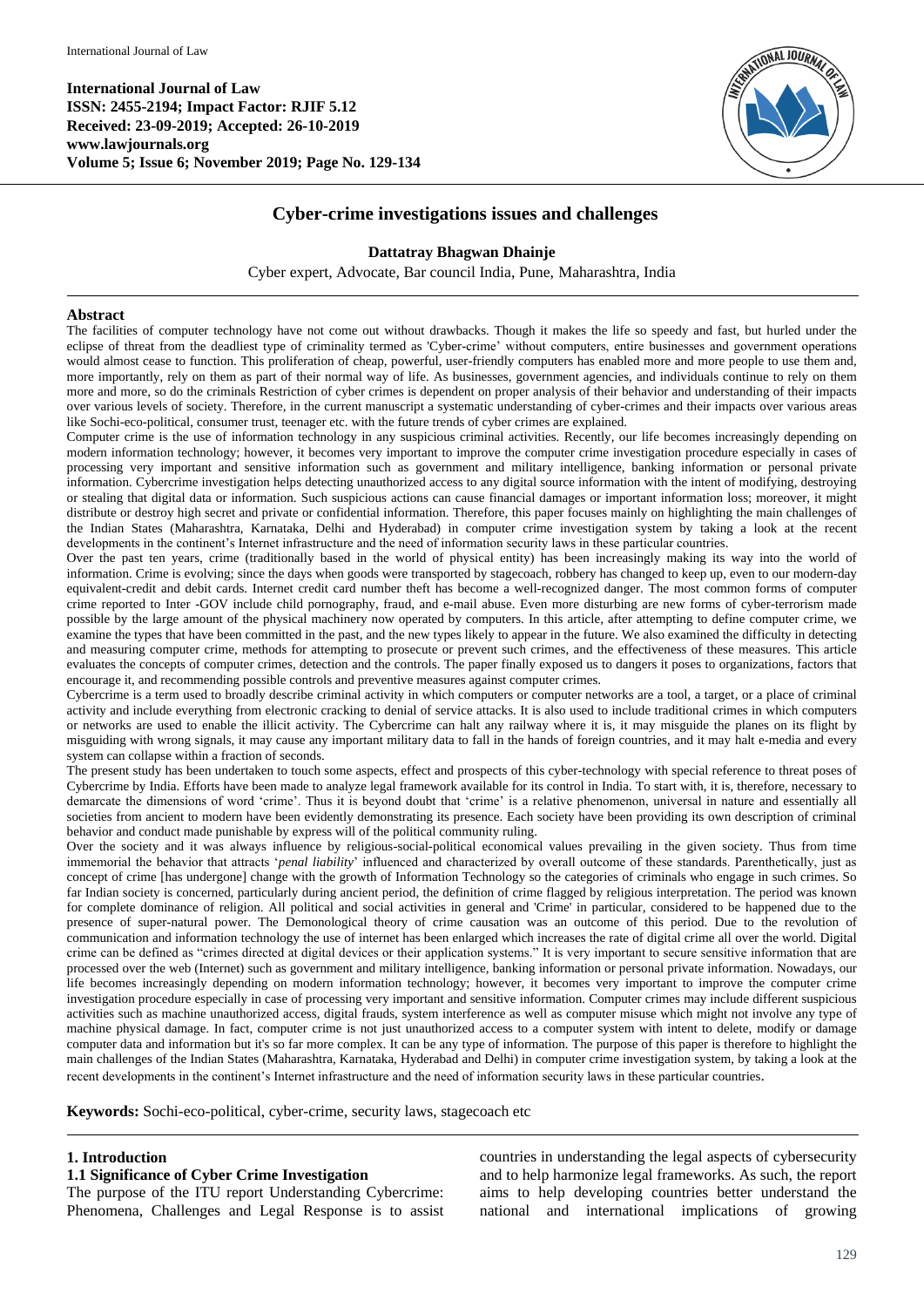cyberthreats, to assess the requirements of existing national, regional and international instruments, and to assist countries in establishing a sound legal foundation

## **1.2. Scope of Cyber Crime Investigation [1] : Understanding the Scope of the Investigation**

As mentioned, there are three basic types of investigation. With each type, the rules get tighter and the consequences of failure to comply get progressively stricter. A good rule of thumb is to pretend that the strictest rules apply to all investigations. However, as you might imagine, there are some role-specific requirements that don't apply to all of them.

# **Internal Investigations**

Internal investigation is the least restrictive of the inquiries you might make. From a standpoint of professional courtesy, internal investigations are more likely to be the least hostile type you'll ever do. You work directly with management, and the target of your inquiries probably won't even be aware of your activities until you are finished. You don't have courts and lawyers combing every word you say or write, hoping to find the smallest mistake.

That is not to say that there aren't laws that apply to internal probes. There most certainly are. State and federal laws regarding privacy apply to even the smallest organization. Also, different states have different laws regarding how companies deal with employment matters, implied privacy issues, and implied contracts. This isn't intended to be a law book, so for the purposes of brevity and clarity, understand this. It is important to review any relevant regulations before you make your first move.

Most corporations have formal guidelines for such matters. In addition to a written employee handbook, it is very likely that a company has documented guidelines regarding issues leading to termination, use of company infrastructure (including computers, e-mail systems, and network services), and so forth. In every step of your process, make sure that you adhere to the law and to corporate policy. If there appears to be a conflict between the two, get legal advice. At the very least, make sure you have written authorization to perform every step you take. Management needs to be aware of your process and every step involved in the course of investigation, and they must sign off, giving approval. Document everything you do, how you did it, and what results you obtained. In digging into the source and impact of any internal security breach, your foremost concern is the protection of your client. However, should your probe uncover deeper issues, such as illegal activity or a national security breach, then it becomes necessary to call in outside authorities?

# **Civil Investigations**

Civil cases are likely to be brought to the organization in situations where intellectual property rights are at risk, when a company's network security has been breached, or when a company suspects that an employee or an outsider is making unauthorized use of the network. Marcella and Menendez (2008) identify the following possible attacks:

- Intrusions
- Denial-of-service attacks
- Malicious code
- **Malicious communication**
- **Misuse of resources**

An investigator involved in a civil dispute should be cognizant of the Federal Rules of Civil Procedure. Although a legal degree is hardly necessary, a strong background in civil law is invaluable. Additionally, experience in business management is useful, in that a good understanding of standard corporate policy is necessary. Good communications skills are required. Management needs to be able to feel equally comfortable dealing with a CEO or a secretary.

When working with large repositories of data connected too many different users and devices, it becomes more difficult to assess who actually committed an infraction. Proving that a specific user was accessing the network at a specific time (and possibly from a particular machine) can be critical to winning a case. Anson and Bunting (2007) point out the difficulties of generating an accurate **timeline** and recommend some good tools for simplifying the matter. A good manager will keep abreast of changing technology and make sure that the organization is equipped with the proper tools.

Tools required for examining large networks or performing live data capture are substantially more expensive than those used to search individual data sources. Generally, it is not possible to bring down a corporate network while the investigative team captures images of thousands of drives. Costs in time and materials would be prohibitive, as would be the negative impact of downtime on the company. Specialized software is needed to capture, preserve, and document the data. Additional tools are needed for data reduction. Filtering out the general network chatter and unrelated business documents can be a time-consuming process.

Keeping up with newer technology is essential, as is constant refresher training. The organization must continually assess its current capabilities and apply them to what imminent future needs are likely to be. As technology advances, investigative tools and techniques need to advance as well. Cases are won and lost on the ability of investigators to extract evidence. If a forensics team finds itself faced with a technology it doesn't understand, there will be no time for on-the-job training.

# **Criminal Procedure Management**

Defining precisely what constitutes computer crime is very difficult to do. Fortunately, it is not up to the investigator to determine what is and what not criminal activity is. However, some definitions have been presented by various experts. Reyes (2007) states that a computer crime will exhibit one or more of the following characteristics:

- The computer is the object, or the data in the computer are the objects, of the act.
- The computer creates a unique environment or unique form of assets.
- The computer is the instrument or the tool of the act.
- The computer represents a symbol used for intimidation or deception.

 $\overline{a}$ <sup>1</sup> http://ijcsit.com/docs/Volume%204/Vol4Issue5/ijcsit2013040519.pdf,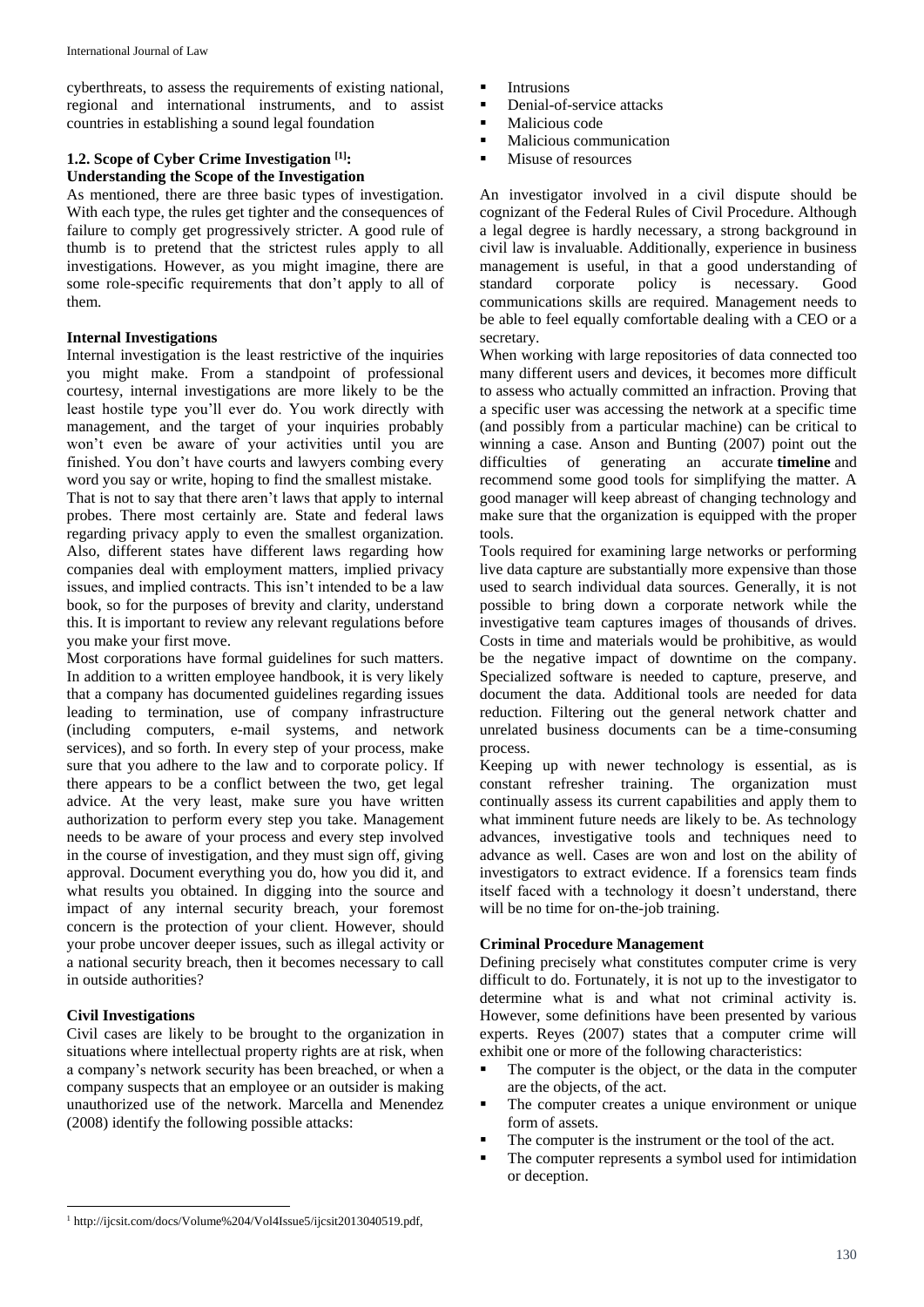Generally speaking, computer crimes are little different from conventional crimes. Somebody stole something, somebody hurt somebody else, somebody committed fraud, or somebody possessed or distributed something that is illegal to own (contraband). While not an exhaustive list of possible computer crimes, the following is a list of the most commonly investigated:

- Auction or online retail fraud
- Child pornography
- Child endangerment
- **Counterfeiting**
- $\bullet$  Cyberstalking
- **Forgery**
- **Gambling**
- $\blacksquare$  Identity theft
- **Piracy (software, literature, and music)**
- **Prostitution**
- **Securities fraud**
- **Theft of services**

Prosecution of criminal cases requires a somewhat different approach than do civil cases. Legal restrictions are stricter, and the investigator is more likely to be impacted by constitutional limitations regarding search and seizure or privacy. Failure to abide by all applicable regulations will almost certainly result in having all collected evidence suppressed because of technicalities. Many civil investigations are not impacted as severely by constitutional law because there is no representative of the government involved in the investigation. To assure that the investigation succeeds, management of a criminal division needs to have someone with a strong legal background. Courts will use the Federal Rules of Evidence to decide whether or not to allow evidence to be admitted in an individual case.

For the same reasons, reporting procedures and chain of custody must be rigorously followed by each person involved in an investigation, whether they are involved directly or peripherally. Even a minor departure from best practice is likely to be challenged by opposing counsel. Because of this, selection of personnel becomes a greater challenge. A technical whiz with little or no documentation ability is likely to fail in criminal investigation. Anyone who demonstrates a disregard for authority is a poor candidate for investigating criminal cases.

Tools used in criminal cases are subject to a tighter scrutiny than those used in civil cases. When a person's life or liberty hangs in the balance, judges and juries are less sympathetic to a technician who cannot verify that the tools used to extract the evidence being presented are reliable. Software and hardware tools used by the organization must be recognized by the court for use, and the techniques used by investigators must be diligently documented to show there was no deviation from accepted standard procedures.

Funding is likely to be more limited in criminal work than in civil investigations. Money will be coming from budgetstrapped government entities or from law offices watching every dime. In some cases, courts will apply the Zubulake test to determine if costs should be shifted from one party to the other. This test is based on findings from the case *Zubulake v. UBS Warburg* (217 F.R.D. at 320, 2003) where the judge issued a list of seven factors to be considered in ordering discovery (and in reassigning costs). These factors are to be considered in order of importance,

the most important being listed first:

- 1. The extent to which the request is specifically tailored to discover relevant information
- 2. The availability of such information from other sources
- 3. The total cost of production compared to the amount in controversy
- 4. The total cost of production compared to the resources available to each party
- 5. The relative ability of each party to control costs and its incentive to do so
- 6. The importance of the issues at stake in the **litigation**
- **7.** The relative benefits to the parties of obtaining the information

#### **1.3 Statement of the Research Questions**

Following questions have been stated as follows:

- 1. What are the provisions relating to Cybercrime Investigation?
- 2. Who are the persons involving in Cyber Crime Investigations?
- 3. Issues and challenges of Cyber Crime Investigation?

### **1.4 AIMS and Objective of Research**

The Researcher would like to put forth aims and objectives of the given topic as per own Individual understanding and expect a radical change in Cyber Crime Investigations. The following shall be the aims and objectives of the given subject.

The objective of the India Cybercrime Centre will be to coordinate various efforts pertaining to cybercrime prevention and regulation in India. It aims to provide assistance to law-enforcement agencies and contribute to the fight against cybercrime in India. It will also aim to act as a centre for the emerging cybercrime jurisprudence that is evolving in India. The India Cybercrime Centre will also engage in providing training and capacity building amongst the various stakeholders. It is expected that the India Cybercrime Centre will be the focal point in Indian efforts against cybercrime. It will also aim to primarily provide more distinct approaches on how to deal with emerging cybercrimes. It would also aim to support various law enforcement agencies in India at the Central and State level in building legal capacity for detection, investigation, and prosecution of cybercrimes as also for cooperation with various international players.

The India Cybercrime Centre will aim to develop the evolving jurisprudence on cybercrimes and also will aim to look at all kinds of cybercrimes which are targeted against persons, property or nations.

One of the objectives of the India Cybercrime Centre is to empower the users of Internet in India. They would able to be more sensitized about the emerging trends on cybercrime. Cybercrime today is evolving as part of our day-to-day lives. Cybercrime is an hourly phenomenon and therefore legal mechanisms and strategies have to be appropriately so as to deal with emerging challenges on cybercrime.

The India Cybercrime Centre will also engage in research and development of emerging cybercrime jurisprudence that is happening worldwide and how the same could be made applicable in the context of the Indian ecosystem.

The India Cybercrime Centre would also be engaging in capacity building and contributing to trainings on legal and policy issues pertaining to cybercrime and what strategies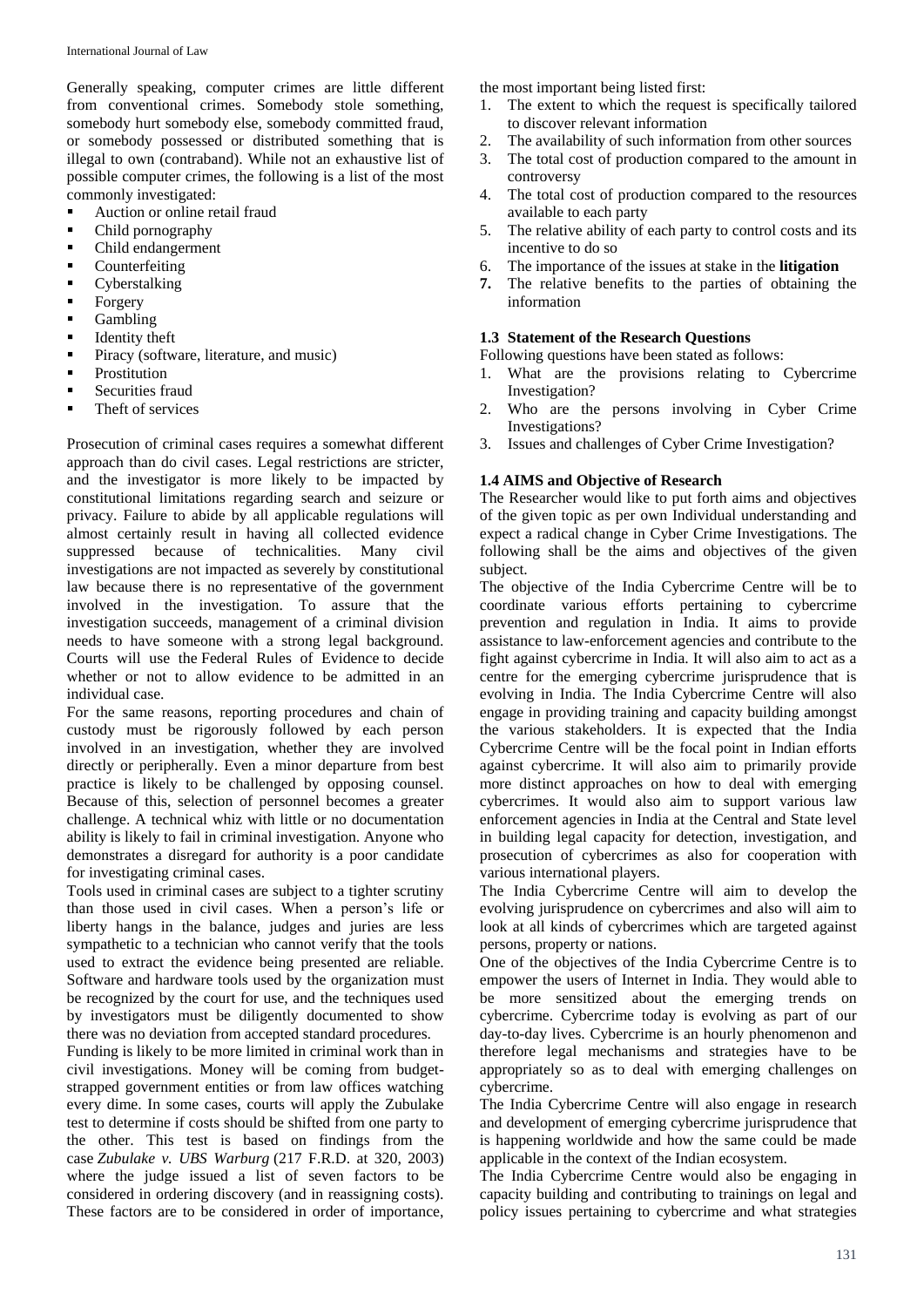need to be adopted by the law-enforcement agencies in going forward in the detection, investigation and prosecution of cybercrimes.

It is expected that the India Cybercrime Centre will aim to contribute the fight against cybercrime in India.

## **The objectives include**

- 1. To promote the idea that the competent practice of computer forensics and awareness of applicable laws is essential for today's networked organizations.
- 2. To help managers understand how computer forensics fits as a strategic element in overall organizational computer security.
- 3. To enlighten the mass on issues associated with computer forensics. iv. To embark on a product awareness and campaign to leverage cybercrime.

# **1.5. Statement of Hypothesis**

In the light of the research following Hypothesis is formulated:

 Cyber Crime Investigation rate is less so conviction rate is also less.

## **1.6. Research Methodology**

The method adopted for doing this research is doctrinal research. The researcher mainly emphasized on the different kinds of emergency, and has given a little more emphasis on the effects of emergency and various other related things. Have also taken references related to our topic, and have given more emphasis to the substantive part of our research work, and have also referred to some of the official websites and articles.

## **1.7 Review of Literature**

The Researcher has Relied on various Primary and Secondary Sources including Judicial Pronouncements IT ACT 2000,IT ACT 2008 Amendment, Indian Evidence Act 1872 and other Legislations and criminal Procedure Code and various reference books written by Prof.Jyoti Ratan and Prof,Farooq Ahamad.

## **1.8 Limitataion of Research**

The researcher would like to limit the research of cybercrime investigation and its applicability in India. The limitation of the research would be to study the effect of Cyber Crime Investigation its Issues and Challenges.

## **Cases**

In a bid to increase detection and conviction rate of cybercrimes in the state and the city, the Mumbai police have organised five days cyber-crime training workshop for policemen and have setup a specialsed cyber-crime investigation units at each police station in Mumbai.

According to the statistics provided by Maharashtra Police, the state Police has an extremely poor conviction as well as detection rate in Cyber-Crime cases. Statistics shows that since 2012, on an average, almost 80 % of the cases results in acquittal of accused. The poor conviction rate only raises questions over the investigation techniques adopted and evidences gathered by the police department in probing Cyber-Crime cases.

From 2012 till June 2017, trial in 184 cyber-crime cases got completed, of which there were convictions in 34 cases and acquittals in 150 cases, statistics revealed.

## **Baba Ramdev's Patanjali to step into solar power business, will invest Rs 100 crore**

According to the statistics, the detection rate of Cyber Crime cases is only 31% in last five-and-a-half years. Out of 10,419 cases registered under Information Technology Act along with Indian Penal Code and Special law cases, since year 2012 till June 2017, only 3167 cases have been detected.

While registration of Cyber-Crime cases have increased from 900 cases in 2012 to 2417 in year 2016, the detection rate has fallen from 33.3 percent in 2012 to 23.07 in the year 2016.

## **AirAsia tickets in Rs 999: deal details you need to know**

Also the pendency of Cyber-Crime cases in court is on the higher side. As per the statistics, 10,235 Cyber-Crime cases are still pending in the court.

Cyber experts and cybercriminal lawyers said that lack of proper training and poor investigation skills leads to poor conviction rate and detection rate. "Electronic evidence requires to be collected and processed expeditiously and in a manner which stands the test of trial. Inordinate delay in either collection or forensic analyses will adversely affect the legality and proving of such evidence. The forensic cyber lab in Mumbai is grossly over worked and hence forensic analysis and reports are much delayed in many cases. In addition, delays in registration of cases and in investigations by the police irreparably harm effective decisions in cases," said N. S. Nappinai, advocate and author specialising in cyber laws.

## **Paytm ka ATM is here! Firm plans to invest Rs 3000 crore over next 3 years to expand offline distribution network**

"Sometimes complainants also delay filing of complaints this may be due to either confusion with respect to rights available with them or lack of confidence in the system. That the number of cases filed does not reflect the actual cyber-crimes committed is probably a reflection of this! Each of the above may be contributory factors resulting in the abysmally low convictions," Nappinai added.

"Since police is unable to gather sufficient evidences in such cases, it results in poor conviction. There is a need for special cyber-crime courts to fast track the cases. Also the quality of training should be upgraded. There is load on forensic lab too and report is delayed there. Even citizens

## **Chap 2: Cyber Crime Investigations Challenges and Solutions**

[2] . The threat from cyber-crime is multi-dimensional, targeting citizens, businesses, and governments at a rapidly growing rate. Cyber-criminal tools pose a direct threat to security and play an increasingly important role in facilitating most forms of organized crime and terrorism.

## **Challenge 1**

**.** 

There is now a sophisticated and self-sufficient digital underground economy in which data is the illicit commodity. Stolen personal and financial data – used, for example, to gain access to existing bank accounts and credit

<sup>2</sup> https://www.inc.com/lolly-daskal/10-smart-leadership-solutions-forevery-challenge.html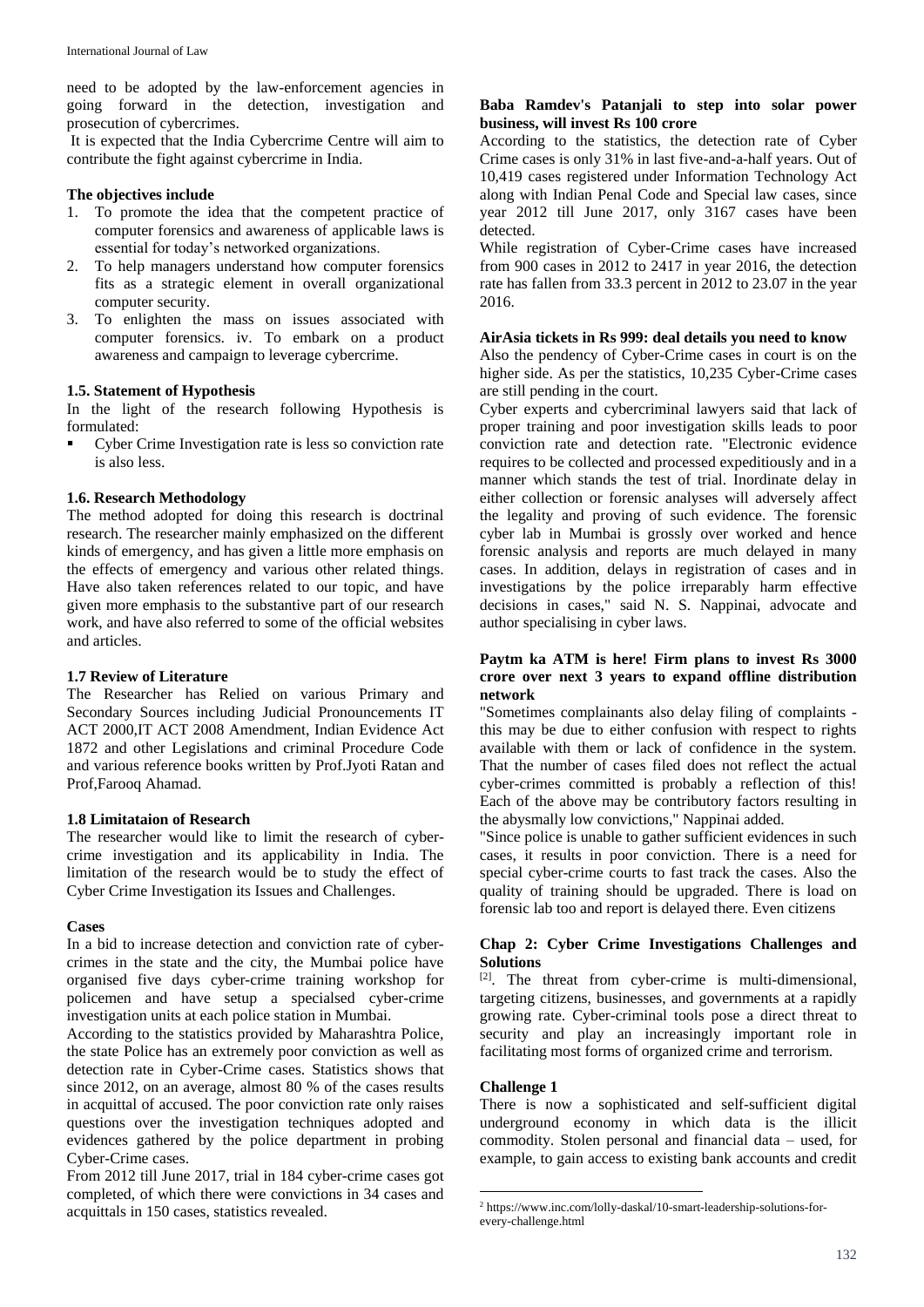cards, or to fraudulently establish new lines of credit – has a monetary value. This drives a range of criminal activities, including phishing (the act of attempting to acquire information such as usernames, passwords, and credit card details and sometimes, indirectly, money, by masquerading as a trustworthy entity in an electronic communication), pharming (the fraudulent practice of directing Internet users to a bogus Web site that mimics the appearance of a legitimate one), malware distribution and the hacking of corporate databases, and is supported by a fully-fledged infrastructure of malicious code writers, specialist web hosts and individuals able to lease networks of many thousands of compromised computers to carry out automated attacks.

#### **Solutions [3]**

Active targeting of underground fora to disrupt the circulation of powerful and easy to use cyber-criminal tools, such as malware kits and botnets.

Disrupt the infrastructure of malicious code writers and specialist web hosts through the active identification of developer groups and a joint action of law enforcement, governments and the Information & Communication Technology industry to dismantle so-called "bullet proof" hosting companies.

Active targeting of the proceeds of cyber-crime in collaboration with the financial sector. For e.g. money mule (is a person who transfers money acquired illegally (e.g., stolen) in person, through a courier service, or electronically, on behalf of others) [4].

Continue to develop insight into the behavior of the contemporary cyber criminal by means of intelligence analysis, criminological research and profiling techniques, and based on the combined law enforcement, IT security industry and academic sources, in order to deploy existing resources more effectively.

#### **Challenge 2**

 $\overline{a}$ 

In the last decade advances in communications technologies and the "information" of society have converged as never before in human history. This has given rise to the industrialization of a type of crime where the commodity, personal information, moves far too quickly for conventional law enforcement methods to keep pace.

The unprecedented scale of the problem threatens the ability of the authorities to respond with millions of viruses and other types of malicious code are in global circulation, and again innumerable computers are compromised per day At the same time, the authorities have more data on criminal activity at their disposal than ever before, and now have an opportunity to harness this information in ways which make intelligence development and investigation more streamlined and cost effective.

Cyber crime rates continue to increase in line with Internet adoption: mobile Internet access and the continuing deployment of broadband Internet infrastructure throughout the world therefore introduces new levels of vulnerability; with potential victims online for longer periods of time and capable of transmitting much more data than before; and the

increasing trend for outsourcing data management to third parties presents imminent risks to information security and data protection.

## **Solutions**

More must be done to harness the intelligence of network and information security stakeholders, not only to provide a more accurate and comprehensive assessment of cyber criminality, but also to ensure that responses are effective and timely. Active partnerships are to be made with ISPs, Internet security organizations and online financial services are keys.

Collaboration, particularly with the private sector, to proactively identify features of future communications technologies liable to criminal exploitation, and to design vulnerabilities out of technologies and environments which are in development.

## **Challenge 3**

[5] Cyber crime is a truly global criminal phenomenon which blurs the traditional distinction between threats to internal (criminality and terrorist activity) and external (i.e. military) security and does not respond to single jurisdiction approaches to policing. The liability of networks to exploitation for a number of different ends, and the ease with which individuals may move from one type of illegal activity to another suggests that territorialism in all its forms (both of nations and regions, and specific authorities within nations) hinders efforts to successfully combat the misuse of communications technology.

At present, national authorities are overcoming jurisdictional restrictions by coordinating regionally or with agencies with similar levels of capability/capacity to better understand and respond to Internet-facilitated crime.

## **Solutions**

**.** 

More centralized coordination at regional and interregional levels, to streamline the fight against cyber crime.

Global Cyber Law should be implemented.

The establishment of virtual taskforces to target Internet facilitated organized crime. These should be responsive to the evolving criminal environment  $-$  e.g. more permanent groups for information sharing, more ad hoc arrangements for specific operations such as dismantling botnets. In all cases the authorities need to have the flexibility to include a variety of stakeholders (law enforcement, military, and private sector, and academia, user groups) in order to achieve the desired outcome. One of the virtual task force can be World Cyber Cop.

The World Council for Law Firms and Justice promotes the evaluation and harmonization of the legal systems throughout the world. There are many small and many great steps on the road to fulfilling this vision. This consideration of ideas on the establishment of an International Court for Cyber Crime is intended as the start of an international initiative to mark an important milestone on the long road.

The establishment of an International Cyber Criminal Court (comprising of highest level of Judicial Authority and Technical Authority) for the prosecution of Internet crimes

<sup>3</sup> https://www.sciencedirect.com/science/article/pii/S0263237313001576

<sup>4</sup> http://w3.siemens.com/smartgrid/global/en/about-siemens-smartgrid/challenges\_and\_solutions/pages/challenges-and-solutions.aspx

<sup>5</sup> http://www.halliburton.com/en-US/ps/solutions/heavy-oil/heavy-oilchallenges-and-solutions.page